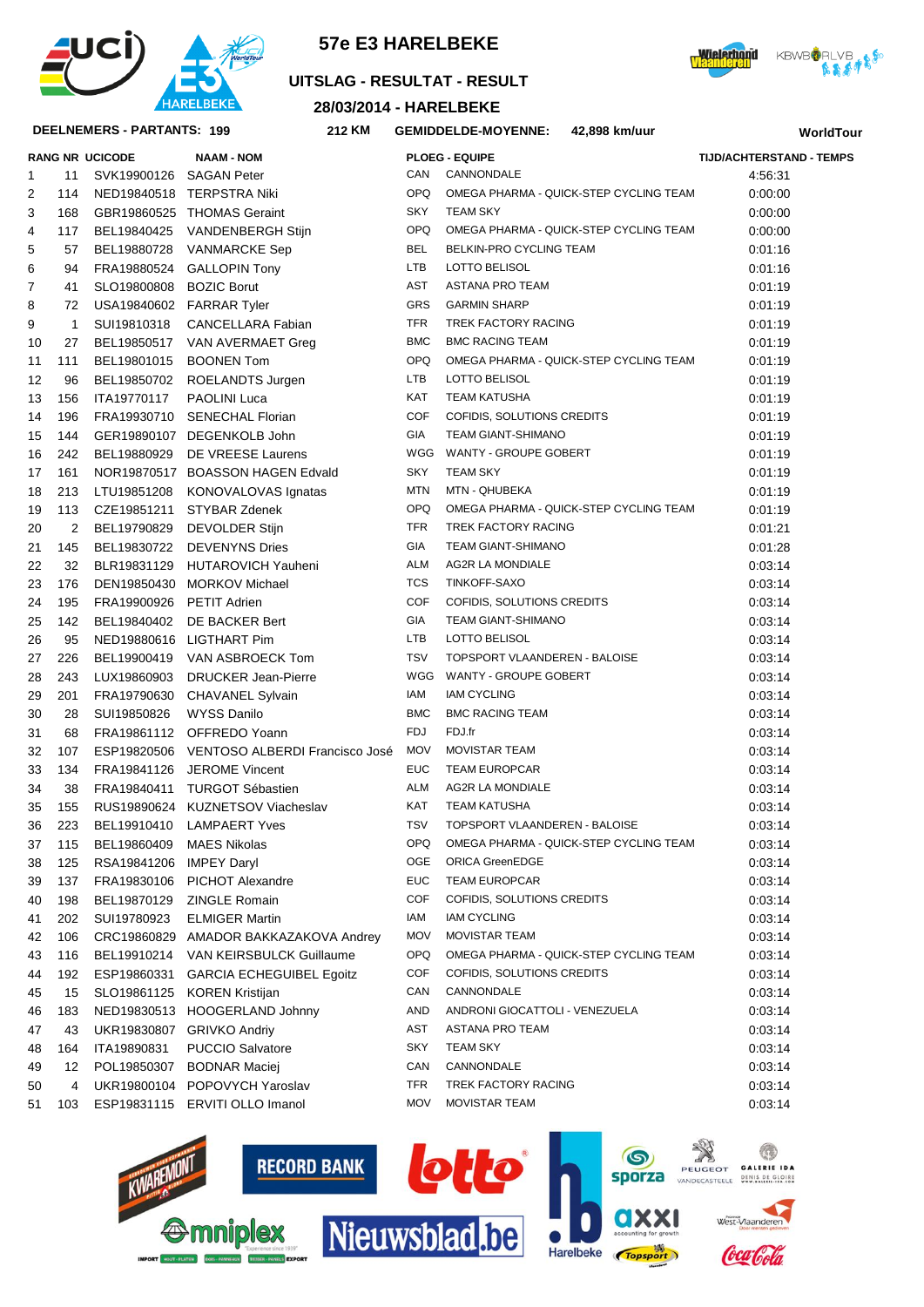





**WorldTour**

#### **UITSLAG - RESULTAT - RESULT**

**28/03/2014 - HARELBEKE**

**KM GEMIDDELDE-MOYENNE: 42,898 km/uur**

#### **DEELNEMERS - PARTANTS: 199 212**

|     |         | <b>RANG NR UCICODE</b> | <b>NAAM - NOM</b>          |
|-----|---------|------------------------|----------------------------|
| 52  | 246     | BEL19770701            | LEUKEMANS Bjorn            |
| 53  | 218     | RSA19860412            | <b>THOMSON Jay Robert</b>  |
| 54  | 162     | AUT19810217            | <b>EISEL Bernhard</b>      |
| 55  | 5       | SUI19800117            | RAST Grégory               |
| 56  | 54      | NED19781203            | <b>TANKINK Bram</b>        |
| 57  | 74      | NED19850117            | LANGEVELD Sebastian        |
| 58  | 77      | NED19920521            | VAN BAARLE Dylan           |
| 59  | 76      | BEL19800505            | <b>NUYENS Nick</b>         |
| 60  | 194     | FRA19830303            | <b>LEMOINE Cyril</b>       |
| 61  | 177     | DEN19750514            | SÖRENSEN Nicki             |
| 62  | 173     | NED19760129            | <b>KROON Karsten</b>       |
| 63  | 101     | ESP19800425            | VALVERDE BELMONTE Alejan   |
| 64  | 33      | FRA19830906            | <b>CHAINEL Steve</b>       |
| 65  | 37      | FRA19820426            | MONDORY Lloyd              |
| 66  | 174     | DEN19890706            | JUUL JENSEN Christopher    |
| 67  | 35      | FRA19860820            | <b>GAUDIN Damien</b>       |
| 68  | 131     | FRA19890605            | <b>COUSIN Jerome</b>       |
| 69  | 231     | ITA19840716            | <b>BAZZANA Alessandro</b>  |
| 70  | 47      | KAZ19870307            | <b>TLEUBAYEV Ruslan</b>    |
| 71  | 122     | AUS19910409            | <b>DURBRIDGE Luke</b>      |
| 72  | 178     | RUS19850702            | <b>TRUSOV Nikolay</b>      |
| 73  | 224     | BEL19890127            | SALOMEIN Jarl              |
| 74  | 158     | RUS19890705            | <b>TSATEVITCH Alexey</b>   |
| 75  | 185     | ITA19881002            | <b>PARRINELLO Antonio</b>  |
| 76  | 238     | USA19890213            | SUMMERHILL Daniel          |
| 77  | 22      | SUI19900803            | <b>DILLIER Silvan</b>      |
| 78  | 46      | KAZ19840512            | <b>IGLINSKIY Valentin</b>  |
| 79  | 87      | ITA19810910            | POZZATO Filippo            |
| 80  | 97      | GER19820430            | SIEBERG Marcel             |
| 81  | 203     | AUS19840225            | <b>HAUSSLER Heinrich</b>   |
| 82  | 208     | LAT19820408            | <b>SARAMOTINS Aleksejs</b> |
| 83  | 63      | FRA19850806            | <b>DELAGE Mickael</b>      |
| 84  | 65      | FRA19901003            | LE BON Johan               |
| 85  | 147     | NED19890209            | SINKELDAM Ramon            |
| 86  | 17      | ITA19801210            | LONGO BORGHINI Paolo       |
| 87  | 104     | ESP19890911            | <b>SANZ Enrique</b>        |
| 88  | 163     | GER19810305            | <b>KNEES Christian</b>     |
| 89  | 157     | LAT19870415            | <b>SMUKULIS Gatis</b>      |
| 90  | 78      | AUS19871231            | <b>VON HOFF Steele</b>     |
| 91  | 153     | RUS19860421            | <b>ISAICHEV Vladimir</b>   |
| 92  | 132     | CAN19910912            | <b>DUCHESNE Antoine</b>    |
| 93  | 234     | USA19790806            | <b>JONES Christopher</b>   |
| 94  | 112     | BEL19821221            | <b>KEISSE Iljo</b>         |
| 95  | 143     | NED19820908            | DE KORT Koen               |
| 96  | 64      | FRA19841212            | <b>LADAGNOUS Matthieu</b>  |
| 97  | 25      | ITA19791030            | <b>QUINZIATO Manuel</b>    |
| 98  | 61      | FRA19820625            | <b>BONNET William</b>      |
| 99  | 34      | FRA19910605            | <b>DANIEL Maxime</b>       |
| 100 | 151     | RUS19820704            | <b>GUSEV Vladimir</b>      |
| 101 | 244     | BEL19880224            | GHYSELINCK Jan             |
|     | 102 215 | RSA19870213            | <b>VENTER Jaco</b>         |
|     |         |                        |                            |

|    |         | <b>RANG NR UCICODE</b>  | <b>NAAM - NOM</b>                       |            | <b>PLOEG - EQUIPE</b>                     | <b>TIJD/ACHTERSTAND - TEMPS</b> |
|----|---------|-------------------------|-----------------------------------------|------------|-------------------------------------------|---------------------------------|
| 52 | 246     | BEL19770701             | LEUKEMANS Bjorn                         |            | WGG WANTY - GROUPE GOBERT                 | 0:03:14                         |
| 53 | 218     |                         | RSA19860412 THOMSON Jay Robert          | <b>MTN</b> | MTN - QHUBEKA                             | 0:03:14                         |
| 54 | 162     |                         | AUT19810217 EISEL Bernhard              | <b>SKY</b> | <b>TEAM SKY</b>                           | 0:03:14                         |
| 55 | 5       | SUI19800117             | <b>RAST Grégory</b>                     | <b>TFR</b> | TREK FACTORY RACING                       | 0:03:14                         |
| 56 | 54      |                         | NED19781203 TANKINK Bram                | <b>BEL</b> | BELKIN-PRO CYCLING TEAM                   | 0:03:14                         |
| 57 | 74      |                         | NED19850117 LANGEVELD Sebastian         | GRS        | <b>GARMIN SHARP</b>                       | 0:03:14                         |
| 58 | 77      |                         | NED19920521 VAN BAARLE Dylan            | GRS        | <b>GARMIN SHARP</b>                       | 0:03:14                         |
| 59 | 76      | BEL19800505             | <b>NUYENS Nick</b>                      | GRS        | <b>GARMIN SHARP</b>                       | 0:03:14                         |
| 60 | 194     |                         | FRA19830303 LEMOINE Cyril               | COF        | COFIDIS, SOLUTIONS CREDITS                | 0:03:14                         |
| 61 | 177     |                         | DEN19750514 SÖRENSEN Nicki              | TCS        | TINKOFF-SAXO                              | 0:03:14                         |
| 62 | 173     |                         | NED19760129 KROON Karsten               | <b>TCS</b> | TINKOFF-SAXO                              | 0:03:14                         |
| 63 | 101     |                         | ESP19800425 VALVERDE BELMONTE Alejandro | <b>MOV</b> | <b>MOVISTAR TEAM</b>                      | 0:03:14                         |
| 64 | 33      |                         | FRA19830906 CHAINEL Steve               | <b>ALM</b> | AG2R LA MONDIALE                          | 0:03:14                         |
| 65 | 37      |                         | FRA19820426 MONDORY Lloyd               | <b>ALM</b> | AG2R LA MONDIALE                          | 0:03:14                         |
| 66 | 174     |                         | DEN19890706 JUUL JENSEN Christopher     | <b>TCS</b> | TINKOFF-SAXO                              | 0:03:14                         |
| 67 | 35      |                         | FRA19860820 GAUDIN Damien               | <b>ALM</b> | AG2R LA MONDIALE                          | 0:03:14                         |
| 68 | 131     |                         | FRA19890605 COUSIN Jerome               | <b>EUC</b> | <b>TEAM EUROPCAR</b>                      | 0:03:14                         |
| 69 | 231     | ITA19840716             | <b>BAZZANA Alessandro</b>               | <b>UHC</b> | UNITEDHEALTHCARE PROFESSIONAL CYCLING TEA | 0:05:08                         |
| 70 | 47      |                         | KAZ19870307 TLEUBAYEV Ruslan            | AST        | <b>ASTANA PRO TEAM</b>                    | 0:05:08                         |
| 71 | 122     |                         | AUS19910409 DURBRIDGE Luke              | <b>OGE</b> | <b>ORICA GreenEDGE</b>                    | 0:05:08                         |
| 72 | 178     |                         | RUS19850702 TRUSOV Nikolay              | <b>TCS</b> | TINKOFF-SAXO                              | 0:05:08                         |
| 73 | 224     | BEL19890127             | <b>SALOMEIN Jarl</b>                    | <b>TSV</b> | TOPSPORT VLAANDEREN - BALOISE             | 0:05:08                         |
| 74 | 158     |                         | RUS19890705 TSATEVITCH Alexey           | <b>KAT</b> | <b>TEAM KATUSHA</b>                       | 0:05:08                         |
| 75 | 185     | ITA19881002             | PARRINELLO Antonio                      | <b>AND</b> | ANDRONI GIOCATTOLI - VENEZUELA            | 0:05:08                         |
| 76 | 238     |                         | USA19890213 SUMMERHILL Daniel           | <b>UHC</b> | UNITEDHEALTHCARE PROFESSIONAL CYCLING TEA | 0:05:08                         |
| 77 | 22      | SUI19900803             | <b>DILLIER Silvan</b>                   | <b>BMC</b> | <b>BMC RACING TEAM</b>                    | 0.05.08                         |
| 78 | 46      |                         | KAZ19840512 IGLINSKIY Valentin          | AST        | ASTANA PRO TEAM                           | 0.05.08                         |
| 79 | 87      | ITA19810910             | POZZATO Filippo                         | LAM        | LAMPRE-MERIDA                             | 0.05.08                         |
| 80 | 97      |                         | GER19820430 SIEBERG Marcel              | <b>LTB</b> | LOTTO BELISOL                             | 0.05.08                         |
| 81 | 203     |                         | AUS19840225 HAUSSLER Heinrich           | IAM        | <b>IAM CYCLING</b>                        | 0.05.08                         |
| 82 | 208     | LAT19820408             | <b>SARAMOTINS Aleksejs</b>              | IAM        | <b>IAM CYCLING</b>                        | 0:05:08                         |
| 83 | 63      | FRA19850806             | <b>DELAGE Mickael</b>                   | <b>FDJ</b> | FDJ.fr                                    | 0:05:08                         |
| 84 | 65      | FRA19901003             | LE BON Johan                            | <b>FDJ</b> | FDJ.fr                                    | 0:05:08                         |
| 85 | 147     |                         | NED19890209 SINKELDAM Ramon             | GIA        | <b>TEAM GIANT-SHIMANO</b>                 | 0:05:08                         |
| 86 | 17      | ITA19801210             | LONGO BORGHINI Paolo                    | CAN        | CANNONDALE                                | 0.05.08                         |
| 87 | 104     | ESP19890911             | <b>SANZ Enrique</b>                     | <b>MOV</b> | <b>MOVISTAR TEAM</b>                      | 0:05:08                         |
| 88 | 163     |                         | GER19810305 KNEES Christian             | SKY        | TEAM SKY                                  | 0:07:33                         |
| 89 | 157     | LAT19870415             | <b>SMUKULIS Gatis</b>                   | KAT        | TEAM KATUSHA                              | 0:07:33                         |
| 90 | 78      |                         | AUS19871231 VON HOFF Steele             | GRS        | <b>GARMIN SHARP</b>                       | 0:07:33                         |
| 91 | 153     | RUS19860421             | <b>ISAICHEV Vladimir</b>                | KAT        | TEAM KATUSHA                              | 0:07:33                         |
| 92 | 132     |                         | CAN19910912 DUCHESNE Antoine            | EUC        | <b>TEAM EUROPCAR</b>                      | 0:07:33                         |
| 93 | 234     | USA19790806             | <b>JONES Christopher</b>                | <b>UHC</b> | UNITEDHEALTHCARE PROFESSIONAL CYCLING TEA | 0:07:33                         |
| 94 | 112     | BEL19821221             | KEISSE IIjo                             | OPQ        | OMEGA PHARMA - QUICK-STEP CYCLING TEAM    | 0:07:33                         |
| 95 | 143     |                         | NED19820908 DE KORT Koen                | GIA        | TEAM GIANT-SHIMANO                        | 0:07:33                         |
| 96 | 64      |                         | FRA19841212 LADAGNOUS Matthieu          | FDJ        | FDJ.fr                                    | 0:07:33                         |
| 97 | 25      | ITA19791030             | QUINZIATO Manuel                        | <b>BMC</b> | <b>BMC RACING TEAM</b>                    | 0:07:33                         |
| 98 | 61      | FRA19820625             | <b>BONNET William</b>                   | FDJ        | FDJ.fr                                    | 0:07:33                         |
| 99 | 34      | FRA19910605             | DANIEL Maxime                           | ALM        | AG2R LA MONDIALE                          | 0:07:33                         |
|    | 100 151 |                         | RUS19820704 GUSEV Vladimir              | KAT        | TEAM KATUSHA                              | 0:07:33                         |
|    | 101 244 | BEL19880224             | GHYSELINCK Jan                          | WGG        | WANTY - GROUPE GOBERT                     | 0:07:33                         |
|    | 102 215 | RSA19870213 VENTER Jaco |                                         | MTN        | MTN - QHUBEKA                             | 0:09:31                         |
|    |         |                         |                                         |            |                                           |                                 |





PEUGEOT

(fi)

GALERIE IDA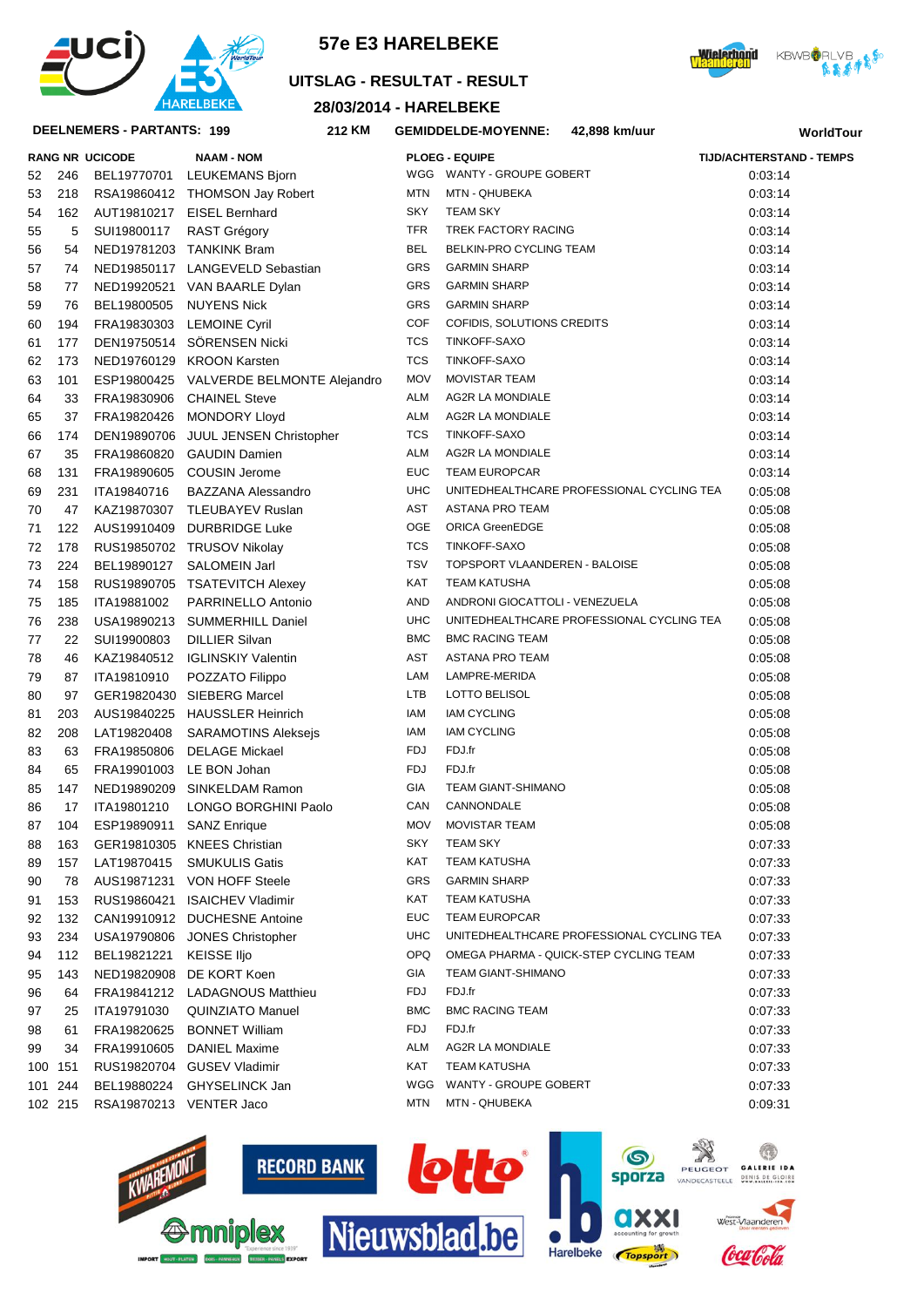

## **28/03/2014 - HARELBEKE UITSLAG - RESULTAT - RESULT**

**KM GEMIDDELDE-MOYENNE: 42,898 km/uur**





#### **DEELNEMERS - PARTANTS: 199 212**

|         |     | <b>RANG NR UCICODE</b>          | <b>NAAM - NOM</b>                      |            | <b>PLOEG - EQUIPE</b>         | <b>TIJD/ACHTERSTAND - TEMPS</b> |
|---------|-----|---------------------------------|----------------------------------------|------------|-------------------------------|---------------------------------|
| 103     | 93  |                                 | BEL19841110 DEHAES Kenny               | LTB        | LOTTO BELISOL                 | 0.09.31                         |
| 104     | 3   |                                 | ESP19800205 IRIZAR ARANBURU Markel     | TFR        | TREK FACTORY RACING           | 0:09:31                         |
| 105     | 55  |                                 | NED19771105 TJALLINGII Maarten         | BEL        | BELKIN-PRO CYCLING TEAM       | 0:09:31                         |
| 106     | 16  |                                 | AUT19880929 KRIZEK Matthias            | CAN        | CANNONDALE                    | 0.09.31                         |
| 107     | 75  | GBR19770104 MILLAR David        |                                        | <b>GRS</b> | <b>GARMIN SHARP</b>           | 0:09:31                         |
| 108 248 |     |                                 | BEL19780904 VEUCHELEN Frederik         |            | WGG WANTY - GROUPE GOBERT     | 0:09:31                         |
| 109 245 |     |                                 | NED19901104 KREDER Wesley              |            | WGG WANTY - GROUPE GOBERT     | 0:09:31                         |
| 110 172 |     | ITA19870312                     | <b>BOARO</b> Manuele                   | <b>TCS</b> | TINKOFF-SAXO                  | 0:09:31                         |
| 111 136 |     |                                 | FRA19880504 MARTINEZ Yannick           | <b>EUC</b> | <b>TEAM EUROPCAR</b>          | 0:09:31                         |
|         |     | Non partants / Niet vertrokken: |                                        |            |                               |                                 |
|         | 228 |                                 | BEL19890511 WALLAYS Jelle              | <b>TSV</b> | TOPSPORT VLAANDEREN - BALOISE |                                 |
|         |     | Abbandons / Opgaves:            |                                        |            |                               |                                 |
|         | 6   |                                 | NZL19810110 ROULSTON Hayden            | <b>TFR</b> | TREK FACTORY RACING           |                                 |
|         | 7   |                                 | NZL19880708 SERGENT Jesse              | TFR        | TREK FACTORY RACING           |                                 |
|         | 8   |                                 | BEL19920417 STUYVEN Jasper             | TFR        | TREK FACTORY RACING           |                                 |
|         | 13  | ITA19850101                     | <b>GATTO Oscar</b>                     | CAN        | CANNONDALE                    |                                 |
|         | 14  | USA19830131                     | <b>KING Edward</b>                     | CAN        | CANNONDALE                    |                                 |
|         | 18  | ITA19840716                     | MARANGONI Alan                         | CAN        | CANNONDALE                    |                                 |
|         | 21  | ITA19870113                     | <b>OSS Daniel</b>                      | <b>BMC</b> | <b>BMC RACING TEAM</b>        |                                 |
|         | 23  |                                 | NOR19780118 HUSHOVD Thor               | <b>BMC</b> | <b>BMC RACING TEAM</b>        |                                 |
|         | 24  | GER19931207 ZABEL Rick          |                                        | <b>BMC</b> | <b>BMC RACING TEAM</b>        |                                 |
|         | 26  | SUI19860929                     | <b>SCHAR Michael</b>                   | <b>BMC</b> | <b>BMC RACING TEAM</b>        |                                 |
|         | 31  | ITA19890602                     | APPOLLONIO Davide                      | ALM        | <b>AG2R LA MONDIALE</b>       |                                 |
|         | 36  | CAN19900927 HOULE Hugo          |                                        | ALM        | AG2R LA MONDIALE              |                                 |
|         | 42  | ITA19840801                     | <b>GAVAZZI Francesco</b>               | AST        | ASTANA PRO TEAM               |                                 |
|         | 44  |                                 | KAZ19860313 GRUZDEV Dmitriy            | AST        | ASTANA PRO TEAM               |                                 |
|         | 45  | ITA19890612                     | <b>GUARDINI Andrea</b>                 | AST        | ASTANA PRO TEAM               |                                 |
|         | 48  |                                 | KAZ19791102 MURAVYEV Dmitriy           | AST        | ASTANA PRO TEAM               |                                 |
|         | 51  | NED19890908 BOL Jetse           |                                        | BEL        | BELKIN-PRO CYCLING TEAM       |                                 |
|         | 52  |                                 | GER19830417 WAGNER Robert              | BEL        | BELKIN-PRO CYCLING TEAM       |                                 |
|         | 53  |                                 | NED19851226 LEEZER Thomas              | BEL        | BELKIN-PRO CYCLING TEAM       |                                 |
|         | 56  |                                 | NED19850218 VAN EMDEN Jos              | BEL        | BELKIN-PRO CYCLING TEAM       |                                 |
|         | 58  |                                 | BEL19820513 WYNANTS Maarten            | BEL        | BELKIN-PRO CYCLING TEAM       |                                 |
|         | 62  |                                 | BEL19800317 BOUCHER David              | FDJ        | FDJ.fr                        |                                 |
|         | 66  |                                 | BRA19790616 FISCHER Murilo Antonio     | <b>FDJ</b> | FDJ.fr                        |                                 |
|         | 67  |                                 | FRA19810522 MANGEL Laurent             | FDJ        | FDJ.fr                        |                                 |
|         | 71  |                                 | DEN19920211 HANSEN Lasse Norman        | GRS        | <b>GARMIN SHARP</b>           |                                 |
|         | 73  |                                 | NED19891126 KREDER Raymond             | GRS        | <b>GARMIN SHARP</b>           |                                 |
|         | 81  | ITA19931029                     | <b>BONIFAZIO Niccolo</b>               | LAM        | LAMPRE-MERIDA                 |                                 |
|         | 82  | ITA19890813                     | <b>CIMOLAI Davide</b>                  | LAM        | LAMPRE-MERIDA                 |                                 |
|         | 83  | ITA19870526                     | DODI Luca                              | LAM        | LAMPRE-MERIDA                 |                                 |
|         | 84  | ITA19890131                     | <b>FAVILLI Elia</b>                    | LAM        | LAMPRE-MERIDA                 |                                 |
|         | 85  | ITA19870619                     | MODOLO Sacha                           | LAM        | LAMPRE-MERIDA                 |                                 |
|         | 86  | ITA19890616                     | PALINI Andrea                          | LAM        | LAMPRE-MERIDA                 |                                 |
|         | 88  |                                 | ARG19830307 RICHEZE Maximiliano Ariel  | LAM        | LAMPRE-MERIDA                 |                                 |
|         | 91  |                                 | DEN19800116 BAK Lars Ytting            | LTB        | LOTTO BELISOL                 |                                 |
|         | 92  |                                 | NOR19900208 BREEN Vegard               | LTB        | LOTTO BELISOL                 |                                 |
|         | 98  | BEL19890828                     | DEBUSSCHERE Jens                       | <b>LTB</b> | LOTTO BELISOL                 |                                 |
|         | 102 |                                 | GBR19881003 DOWSETT Alex               | <b>MOV</b> | <b>MOVISTAR TEAM</b>          |                                 |
|         | 105 |                                 | ESP19881229 LOBATO DEL VALLE Juan Jose | <b>MOV</b> | <b>MOVISTAR TEAM</b>          |                                 |
|         | 108 |                                 | GER19921104 SÜTTERLIN Jasha            | <b>MOV</b> | <b>MOVISTAR TEAM</b>          |                                 |
|         |     |                                 |                                        |            |                               |                                 |

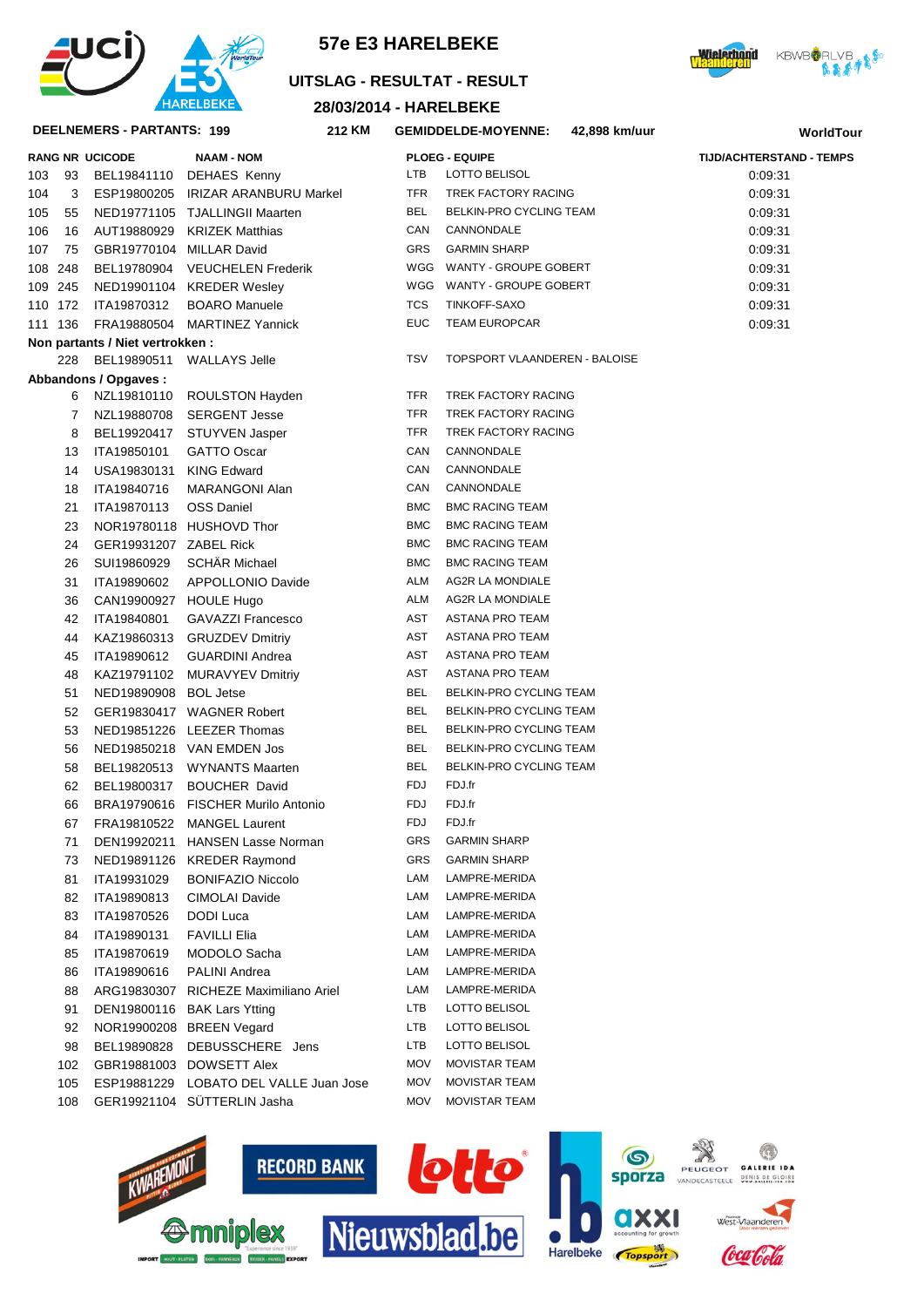







#### 28/03/2014 - HARELBEKE **DEELNEMERS - PARTANTS: 199** 212 KM **GEMIDDELDE-MOYENNE:** 42.898 km/uur **WorldTour RANG NR UCICODE NAAM - NOM PLOEG - EQUIPE TIJD/ACHTERSTAND - TEMPS** OPQ OMEGA PHARMA - QUICK-STEP CYCLING TEAM 118 SVK19850221 VELITS Martin  $OGE$ ORICA GreenEDGE 121 AUS19861002 DOCKER Mitchell OGE ORICA GreenEDGE 123 AUS19780420 HAYMAN Mathew OGE ORICA GreenEDGE 124 AUS19910817 HEPBURN Michael 126 BEL19881123 KEUKELEIRE Jens OGE ORICA GreenEDGE OGE ORICA GreenEDGE NED19800312 MOURIS Jens 127 ORICA GreenEDGE 128 CAN19770509 TUFT Svein  $\cap$ GE **EUC TEAM EUROPCAR**  $133$ FRA19810625 GENE Yohann FUC. **TEAM EUROPCAR** 135 FRA19880907 | AMOISSON Morgan GER19880723 THURAU Bjorn FUC. TEAM FUROPCAR 138 NED19791227 CURVERS Roy GIA **TEAM GIANT-SHIMANO** 141 146 RSA19890203 JANSE VAN RENSBURG Reinardt GIA **TEAM GIANT-SHIMANO TEAM GIANT-SHIMANO** NED19850613 TIMMER Albert GIA 148 **TEAM KATUSHA** 152 GER19890219 SELIG Rudiger KAT 154 BLR19791027 KUCHYNSKI Aliaksandr **KAT TEAM KATUSHA** NOR19760408 RASCH Gabriel **SKY TEAM SKY** 165 **SKY TEAM SKY** GBR19900310 ROWE Luke  $166$ **TEAM SKY** 167 GBR19870525 STANNARD lan SKY **TCS** TINKOFF-SAXO 171 ITA19800924 RENNATI Daniele 175 SVK19921221 KOLÁR Michal **TCS** TINKOFF-SAXO ITA19840612 BANDIERA Marco ANDRONI GIOCATTOLL - VENEZUELA **AND** 181 182 ITA19880128 FACCHINI Patrick **AND** ANDRONI GIOCATTOLI - VENEZUELA 184 VEN19801214 OCHOA Carlos Jose **AND** ANDRONI GIOCATTOLI - VENEZUELA ANDRONI GIOCATTOLI - VENEZUELA ITA19900429 TESTI Nicola **AND** 186 ANDRONI GIOCATTOLI - VENEZUELA **AND** 187 NED19820930 VAN HUMMEL Kenny Robert AND ANDRONI GIOCATTOLL - VENEZUELA 188 ITA19920711 ZORDAN Andrea COF COFIDIS, SOLUTIONS CREDITS BEL19870717 CAMMAERTS Edwig 191 COF COFIDIS SOLUTIONS CREDITS EST19870709 JOEAAR Gert 193 COFIDIS, SOLUTIONS CREDITS COF 197 BEL19900828 VERHELST Louis 204 FRA19740211 HINAULT Sébastien **IAM JAM CYCLING** 205 GER19860205 KLUGE Roger **IAM IAM CYCLING IAM IAM CYCLING** 206 GER19861031 KLEMME Dominic **JAM CYCLING**  $207$ FRA19800102 PINEAU Jérôme **IAM** GER19860919 CIOLEK Gerald **MTN** MTN - OHUBEKA 211 212 RSA19910202 VAN ZYL Johann **MTN** MTN - OHUBEKA RSA19900917 SONGEZO Jim MTN - QHUBEKA 214 **MTN MTN** MTN - OHUBEKA 216 ITA19900508 SBARAGLI Kristian GER19870122 STAUFF Andreas **MTN** MTN - OHUBEKA 217 BEL19890321 DECLERCO Tim **TSV** TOPSPORT VLAANDEREN - BALOISE 221 **TOPSPORT VLAANDEREN - BALOISE TSV**  $222$ BEL19900530 HELVEN Sander 225 BEL19910430 THEUNS Edward **TSV TOPSPORT VLAANDEREN - BALOISE** TOPSPORT VLAANDEREN - BALOISE 227 BEL19870210 VANSPEYBROUCK Pieter **TSV** USA19820414 HANSON Ken **UHC** UNITEDHEALTHCARE PROFESSIONAL CYCLING TEA 232 SLO19840901 ILESIC Aldo Ino **UHC** UNITEDHEALTHCARE PROFESSIONAL CYCLING TEA 233 USA19910810 KEOUGH Luke **UHC** UNITEDHEALTHCARE PROFESSIONAL CYCLING TEA 235 236 NED19830727 MAASKANT Martijn **UHC** UNITEDHEALTHCARE PROFESSIONAL CYCLING TEA USA19841215 MURPHY John **UHC** UNITEDHEALTHCARE PROFESSIONAL CYCLING TEA 237 WGG WANTY - GROUPE GOBERT 241 BEL19900811 DE TROYER Tim WGG WANTY - GROUPE GOBERT 247 ITA19850211 SFI VAGGI Mirko